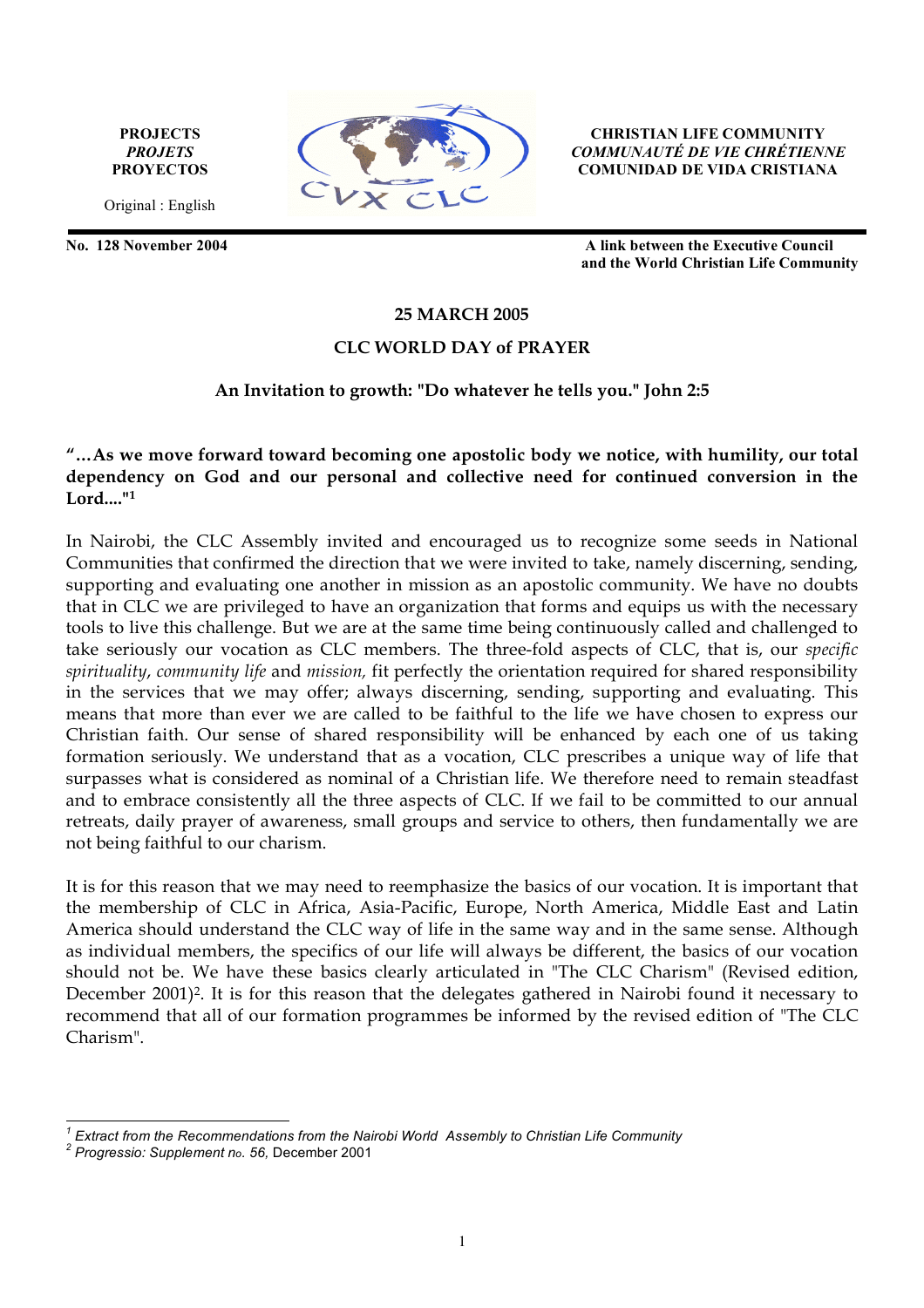What challenges do we face as individual CLC members and as an organization on this journey, arising from our choice?

As a member of CLC the desire to remain faithful to the Ignatian spirit, will demand of me to always read the signs of the times and to discover opportunities and challenges facing me. These challenges may be huge and yes, I may fear the unknown. As an ordinary person I am often tempted to feel that my role does not matter to the wider society. After all, I seem a mere pawn in the wider scheme of things, perhaps a peasant, an ordinary worker, a student or jobless. Even if I am an influential person, where do I begin? My sense of service for others, which should radiate from within, demands that I begin from where I am. My family, friends and associates, colleagues and employers should all experience the warmth of the CLC life in me. If I bring these inner feelings to my small group in whose life I share, I shall be involved in mutual discerning, sending, supporting and evaluating and ultimately my service will have the potential of growing bigger. If I consistently do this, our visibility as a body of believers to the society will take care of itself as it manifests itself through social responsibility. I can draw inspiration from Jesus' response to the disciples of John the Baptist, *"Go and tell John what you have seen and heard, the blind can see, the sick are cured and the poor have the good news preached to them"* (Luke 7:20-22). I seek to constantly ask whether my life bears testimony to what I claim to be. The impact of my inspired service may be far beyond what I imagine.

I understand this from the experience of the Blessed Virgin Mary, our Lady. Mary is full of grace and was chosen by God. *"Be it unto me according to thy word,"* was Mary's joyous *"yes"* to God's plan of redemption. Her obedience initiated the process of my salvation. She did this at great risk to her personal life. Therefore, she must appreciate my personal difficulties. In addition Mary always bids me to do whatever Jesus says (John 2:5). I take courage in her and ask for her support in the discernment of the decision that the Lord has asked of me at this time in my live. What is the Lord asking of me now? *"In this way, each one of us is invited to live in an attitude of availability, always ready to question his/her personal way of acting and thinking while trying constantly to integrate experience, reflection and action"3.*

As an organization we must ask; what is our strength? The quality of the community we build will depend on the quality of its individuals who are its building blocks. "*CLC hopes that its members are people of prayers, able to listen to the desires of the Lord, able to discern among the many calls of life what is the best suited for the building of God's Reign*."4 To begin with, our CLC way of proceeding can help us successfully perform the many activities, which make up our lives. Secondly, in CLC we have a commitment to a way of life and a common heritage that we can share with others from whatever field, which will enhance the reality that they are living. Central to our common heritage are the Spiritual Exercises which prompts us to be in continuous dialogue with our Lord and our experiences. Therefore the national formation team constantly offers national CLC members the kind of formation that is enabling and which transforms CLC members to be contemplatives in action. In this way CLC members will always be triggered to consider the needs of society around them. But to be effective, we must be clear and precise in our objectives. We need to regularly evaluate our core competencies and accordingly restructure our organizations. We do this because we realize that we cannot possibly respond to all needs without spreading ourselves too thin. To be effective we make choices using Ignatian criteria.

 $\overline{a}$ <sup>3</sup> *Progressio: Supplement no.56*, December 2001; *The CLC Charism* (Revised), pg 7 *<sup>4</sup> Progressio: Supplement no.56*, December 2001; *The CLC Charism* (Revised), no49,